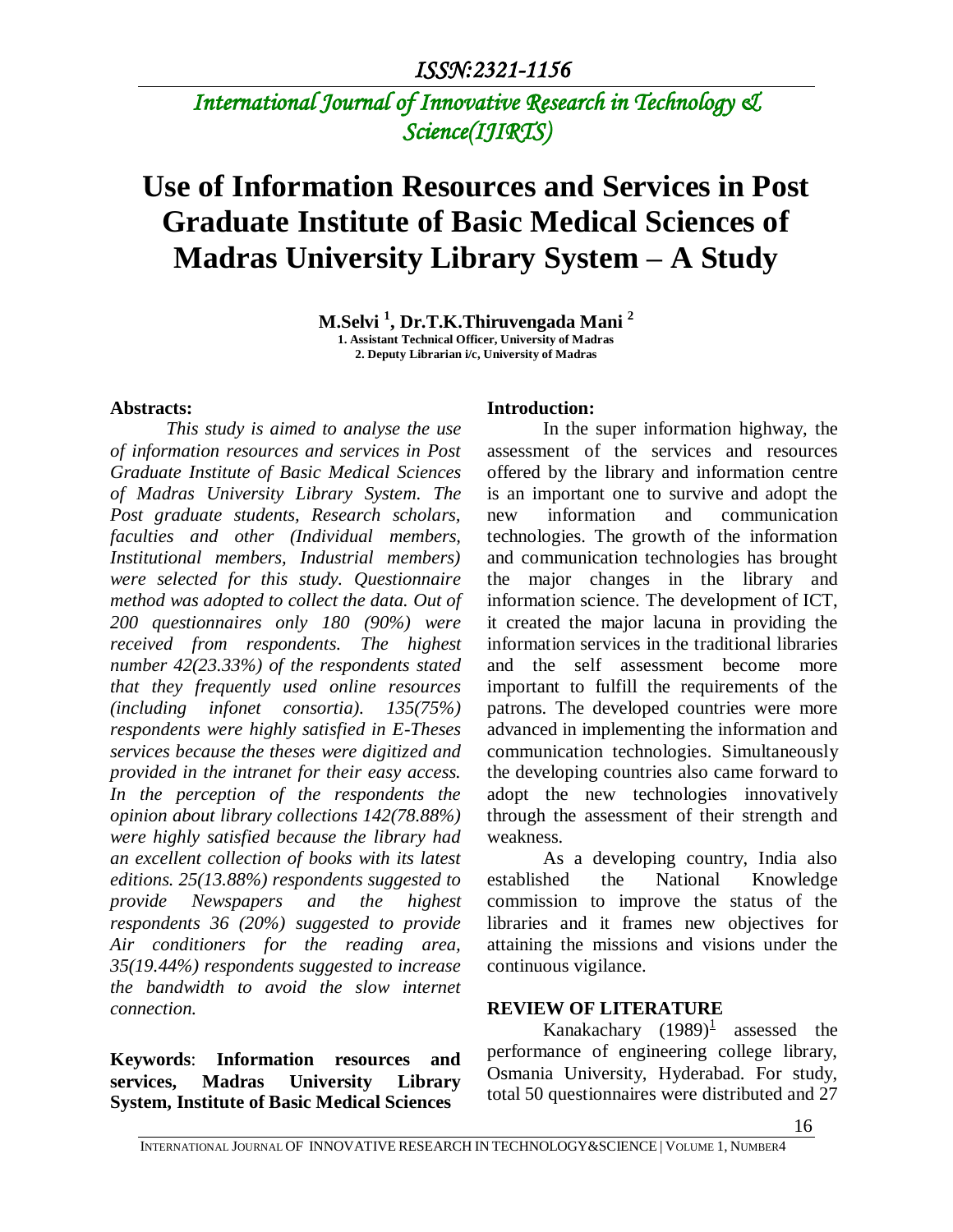# *International Journal of Innovative Research in Technology & Science(IJIRTS)*

(54%) were received back. It was followed by personal interviews with users and library staff. 66.7% users were satisfied, while 33.3% were dissatisfied with regard to quality and standard of periodicals on subscription. About 85% users were unaware of catalogue. Majority of users wanted change in library timings. More than 90% users were not satisfied with physical facilities of library.

Sanjeev Kumar and Mishra  $(1993)^2$  conducted a survey to ascertain the suitability of opening hours, frequency of library use, most frequently used services and helpfulness of library staff. Library hours were found convenient to users. Borrowing books was the main reason to visit library followed by use of reference material and periodicals. Lending service was most frequently used followed by photocopy service. Majority of the users were satisfied with library

Joshi  $(2001)^3$  found that the book collection was found inadequate to meet information needs of the users and its growth was very slow. Journal subscription was not satisfactory, libraries were understaffed. Author recommended that Indian Council for Agricultural Research and Agricultural Universities should regularly organize orientation programmes for librarians

Sangam and Hadimani  $(2004)^4$  examined the use of Online Public Access Catalogue by research scholars in Dharwad. The authors examined the users frequency of use and purpose of consulting OPAC, difficulties in locating books, OPAC for periodicals and other reading material, time spent in using it, approaches followed to locate material, assistance from library staff in using OPAC, etc. Some users suggested for up to date library guides explaining how to use catalogue.

Lohar and Kumbar  $(2007)^5$  evaluated the use of libraries by teachers. The results of the study revealed that 52.25% users spent less than an hour and more than half an hour only in libraries per week. Only a small fraction of users was familiar with inter library loan service. Accessibility of the reading material, its adequacy, users' opinion about library services such as lending service, pattern of search for latest literature, inter-library-loan, photocopy service, orientation, computerization of libraries, the Internet, etc. were also examined.

## **STATEMENT OF THE PROBLEM**

The present study aims to analysis the Use of Information Resources and Services in Post Graduate Institute of Basic Medical Sciences of Madras University Library System.

## **Objectives**

To evaluate the study, following objectives are framed in accordance with the scope of this investigation

- 1. To know the availability of resources of the library
- 2. To study the Frequently used resources and their ranking
- 3. To study the services offered by the library
- 4. To study the frequency of using library by the respondents
- 5. To Identify the purpose of using library
- 6. To evaluate the library resources and services offered by the library with the perception of the respondents.
- 7. To know the suggestions given by the respondents to improve the resources and services of the library

## **Methodology:**

This study examines the Use of Information Resources and Services in Post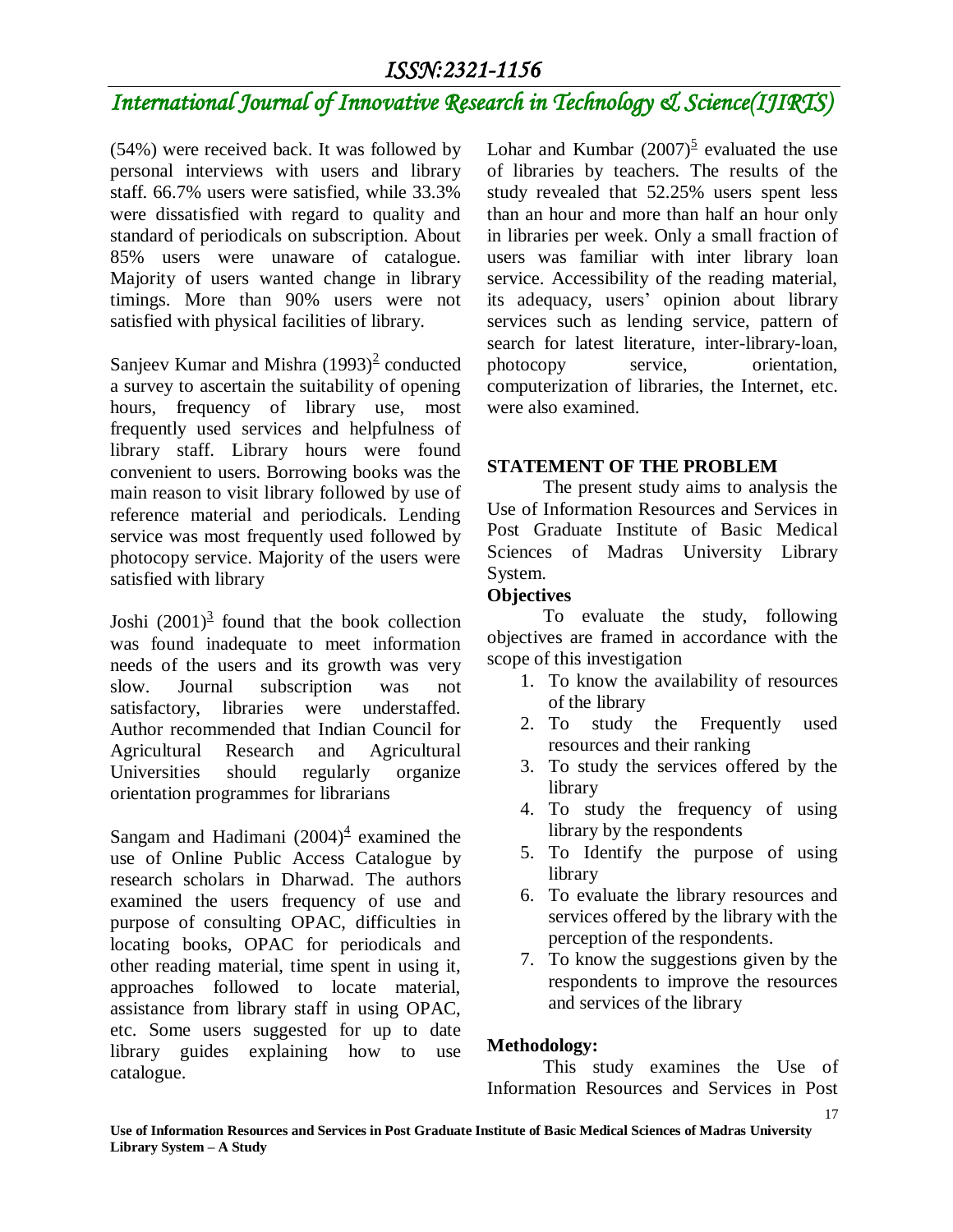# *International Journal of Innovative Research in Technology & Science(IJIRTS)*

Graduate Institute of Basic Medical Sciences of Madras University Library System. This study carried over in Dr.ALM.Post Graduate Institute of Basic Medical Sciences Situated in Taramani. The data were collected, organized and tabulated according to the objectives of the study and analysed by using statistical tools, such as percentage and ranking analysis.

### **Analysis and Interpretation:**

**Table No.1**

 200 questionnaires were distributed to the PG students, Research scholars, Faculties and others (individual members and institutional members). Among 200 only 180 (90%) Questionnaires were received and the data were analysed. Table No.1 shows the gender wise distribution and the category wise distribution. From the 180 responses received, 117 (65%) were from the Male respondents and 63(35%) were from the female respondents. From the table it is observed that the Number of respondents were highest in the PG students category 94(52.22%). It is followed by the Research scholars 57(31.66%), Faculties 23(12.77%) and others 6(3.33%)

#### **Genderwise distribution** Gender No.of Respondents Percentage Male 117 65 Female 63 35 Total 180 100 **Categorywise distribution Category** No.of Respondents Percentage



## **Types of Resources and services:**

From the below table: 2 the resources frequently used by the respondents were tabulated and their ranking were analysed. From the table highest number 42(23.33%) of the respondents frequently used online resources (including infonet consortia) more because the library is a research oriented one. The updated information for the time being is an important one for their research progress. Text Books 39(21.66) and Reference books

PG Students 194 52.22 Research scholars 1 57 31.66 Faculties 23 12.77 Others 6 3.33

Total 180 99.98

37(20.55%) were more frequently used by the respondents. Due to high cost of special text books, most of the students cannot afford to purchase their own copies and hence fully dependent on the library resources. Usage of Periodicals/journals followed this with 24(13.33%), theses/Dissertation 5(8.33%), and CD-ROMS 10(5.55%). Only very few respondents 3(1.66%) used Trade catalogues and it falls as the least one.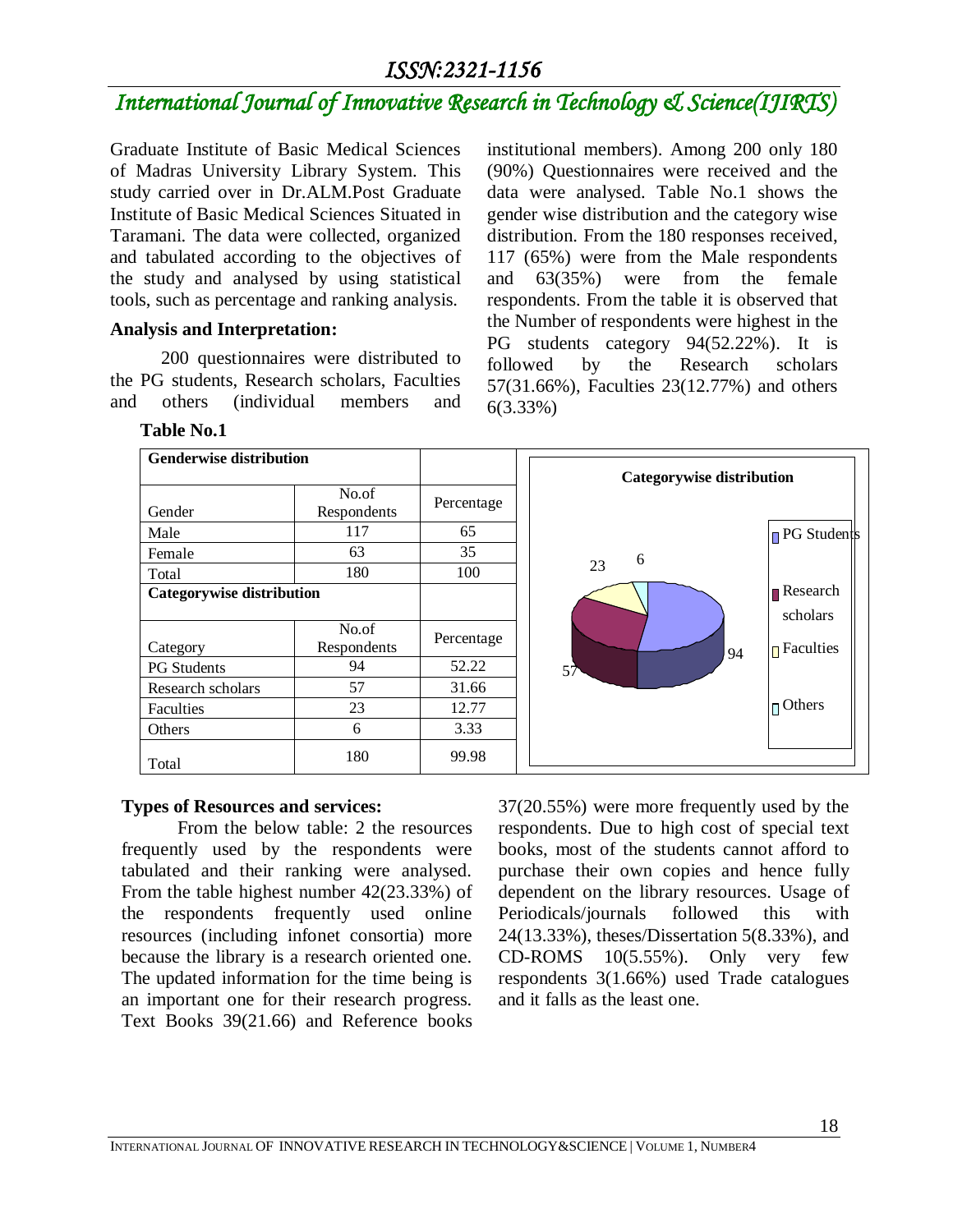# *International Journal of Innovative Research in Technology & Science(IJIRTS)*

| Types of resources frequently used                    |                      |            |                |                                                                           |  |
|-------------------------------------------------------|----------------------|------------|----------------|---------------------------------------------------------------------------|--|
| Resources                                             | No.of<br>Respondents | Percentage | Ranking        | frequently used resources                                                 |  |
| Text books                                            | 39                   | 21.66      | 2              |                                                                           |  |
| Reference Books                                       | 37                   | 20.55      | 3              | 50                                                                        |  |
| Competitive exam<br><b>books</b>                      | 10                   | 5.55       | 6              | respondents<br>40<br>30                                                   |  |
| Periodicals/<br>Journals                              | 24                   | 13.33      | 4              | $\rightarrow$ No.of<br>20<br>Respondents<br>10<br>৳                       |  |
| <b>CD-ROMs</b>                                        | 10                   | 5.55       | 6              | Percentage<br>š                                                           |  |
| Theses/<br>Dissertation                               | 15                   | 8.33       | 5              | Trade<br>Competitive<br>Text books<br>CD-ROMS<br>Ranking<br>$\rightarrow$ |  |
| <b>Trade Catalogues</b>                               | 3                    | 1.66       | $\overline{7}$ |                                                                           |  |
| Online resources<br>(including infonet)<br>consortia) | 42                   | 23.33      |                | resources                                                                 |  |
| Total                                                 | 180                  | 99.96      |                |                                                                           |  |

### **Table.2 Frequently used resources and their ranking**

### **User perception about the library services:**

The services offered by the library were analysed and tabulated with the perceptions of the respondents. From the table:3, it is noted that 135(75%) respondents were highly satisfied in E-Theses services because the theses were digitized and provided in the campus intranet, so that they can easily access them. 42(23.33%) respondents were satisfied,3(1.66%) were not satisfied and no respondent was dissatisfied with the E-theses services. With regard to E-Journals Services, 80(44.44%) respondents were highly satisfied, 94(52.22) respondents were satisfied, 4(2.22%) respondents were not satisfied and 2(1.11%) respondents were dissatisfied. In Subject gateways services 115 (63.88%) respondents were highly satisfied,53(29.44%)respondents were satisfied and 12(6.66%) respondents were not satisfied. Among the 180 respondents, no one was highly satisfied in reprographic services because of the power problem encountered by the library.

|                                   |                  |            | <b>Not</b> |              |
|-----------------------------------|------------------|------------|------------|--------------|
| Library services                  | Highly satisfied | Satisfied  | satisfied  | Dissatisfied |
| Circulations services             | 63 (35)          | 95(52.77)  | 16(8.88)   | 6(3.33)      |
| Reference Services                | 82(45.55)        | 78(43.33)  | 18(10)     | 2(1.11)      |
| Reprographic services             | Nil.             | 60(33.33)  | 90(50)     | 30(16.66)    |
| CAS/SDI services                  | 70(38.88)        | 95(52.77)  | 10(5.55)   | 5(2.77)      |
| Subject gateways                  | 115(63.88)       | 53(29.44)  | 12(6.66)   | Nil          |
| Abstracting and Indexing services | 65(36.11)        | 112(62.22) | 3(1.66)    | Nil          |
| <b>E-Journals Services</b>        | 80(44.44)        | 94(52.22)  | 4(2.22)    | 2(1.11)      |
| E-Theses services                 | 135(75)          | 42(23.33)  | 3(1.66)    | Nil          |

### **Table:3 services offered by the library**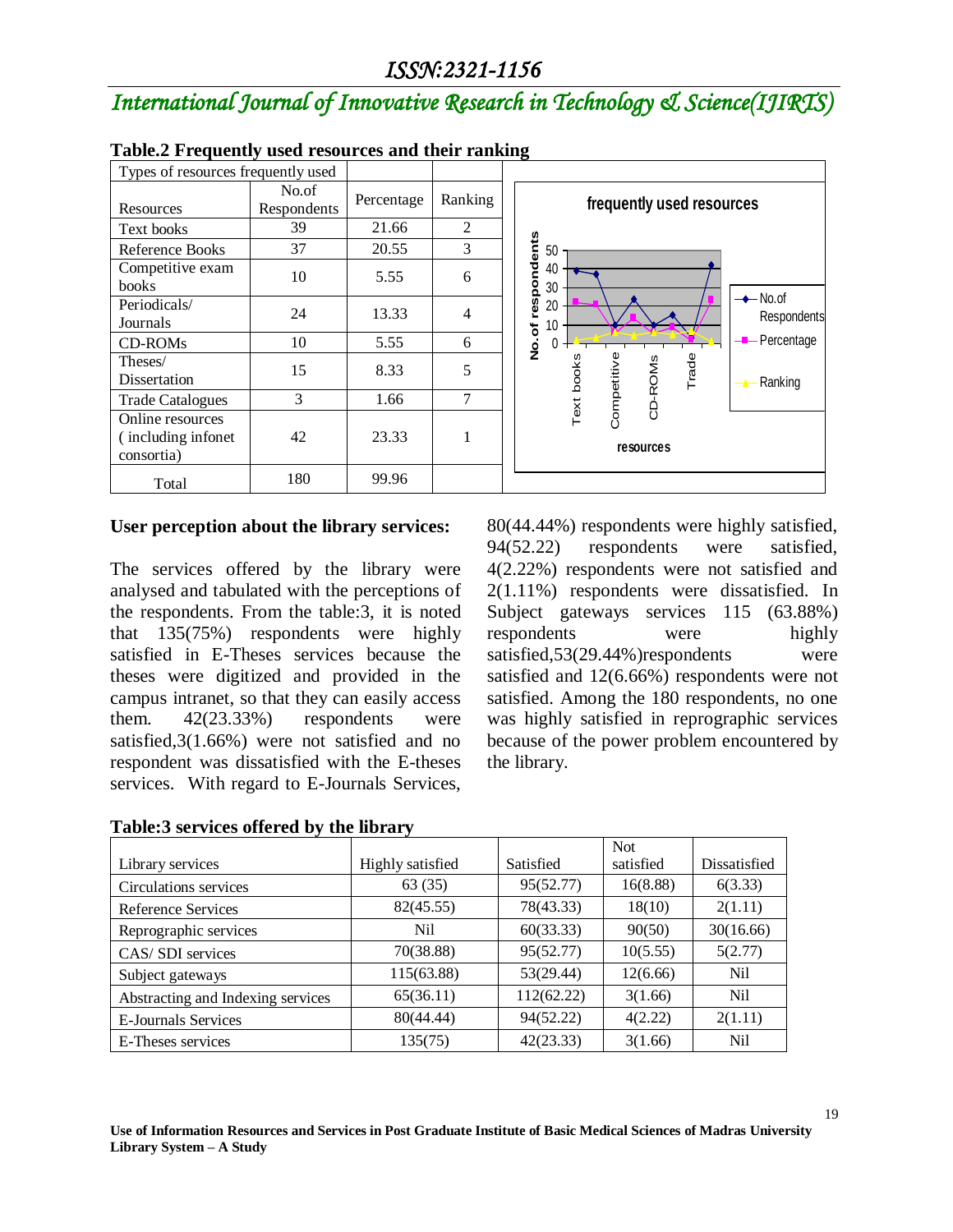# *International Journal of Innovative Research in Technology & Science(IJIRTS)*

### **Frequency of using library and purpose of using library**

From the below table No.4 the frequency of using library by the respondent were analysed and tabulated. 56(31.11%) were using 11-15hrs per week, 42(23.33%) were using more than 20hrs per week and only 15(8.33%) were using the library less than 4hrs per week.

### **Table:4 Frequency of using Library**

| Frequency of Using Library | No.of Respondents | Percentage |
|----------------------------|-------------------|------------|
| More than 20hrs per week   | 42                | 23.33      |
| $11 - 15$ hrs per week     | 56                | 31.11      |
| 7-10hrs per week           | 39                | 21.66      |
| 4-6hrs per week            | 28                | 15.55      |
| Less than 4hrs per week    |                   | 8.33       |
| Total                      | 180               | 99.98      |

### **Table:5 Purpose of using library**

| Purpose of Using Library    | No.of Respondents | Percentage |  |
|-----------------------------|-------------------|------------|--|
| To borrow the books         | 56                | 31.11      |  |
| For e-mail alerts           | 23                | 12.77      |  |
| To prepare Exams            | 27                | 15         |  |
| To gather General knowledge | 12                | 6.66       |  |
| Accessing E-resources       | 62                | 34.44      |  |
| Total                       | 180               | 99.98      |  |
|                             |                   |            |  |

From the above table No: 5 the highest number of respondents 62(34.44%) used the library for accessing E-resources, 56(31.11%) used it to borrow the books, 27(15%) used the library to prepare for the competitive exams (CSIR, UGC, NCERT) to

get scholarships for their higher studies and also to prepare for exams like UPSC, TNPSC for future job placements. 12(6.66%) used the library to develop their general knowledge in order to equip themselves to be fit for the competitive environment.

## **Table No.6 User perception about the library services**

| library services                   | Highly satisfied | Satisfied  | Not satisfied | Dissatisfied |
|------------------------------------|------------------|------------|---------------|--------------|
| Loan period                        | 56(31.11)        | 96(53.33)  | 20(11.11)     | 8(4.44)      |
| Number of Books issued at a time   | 63(35)           | 112(62.22) | 3(1.66)       | 2(1.11)      |
| Opening hours                      | 86(47.77)        | 92(51.11)  | 2(1.11)       | Nil          |
| Approaches to locate the materials | 63(35)           | 82(45.55)  | 30(16.66)     | 5(2.77)      |
| Assistance from library staff      | 78(43.33)        | 95(52.77)  | 4(2.22)       | 3(1.66)      |
| Opinion about library collections  | 142(78.88)       | 32(17.77)  | 6(3.33)       | Nil          |
| Rules and regulations              | 120(66.66)       | 42(23.33)  | 14(7.77)      | 4(2.22)      |
| Orientation programmes             | 65(36.11)        | 78(43.33)  | 27(15)        | 10(5.55)     |
| Reading facility                   | 93(51.66)        | 75(41.66)  | 10(5.55)      | 2(1.11)      |
| Arrangement of back volumes        | 76(42.22)        | 92(51.11)  | 8(4.44)       | 4(2.22)      |
| Proper display of periodicals      | 65(36.11)        | 102(56.66) | 8(4.44)       | 5(2.77)      |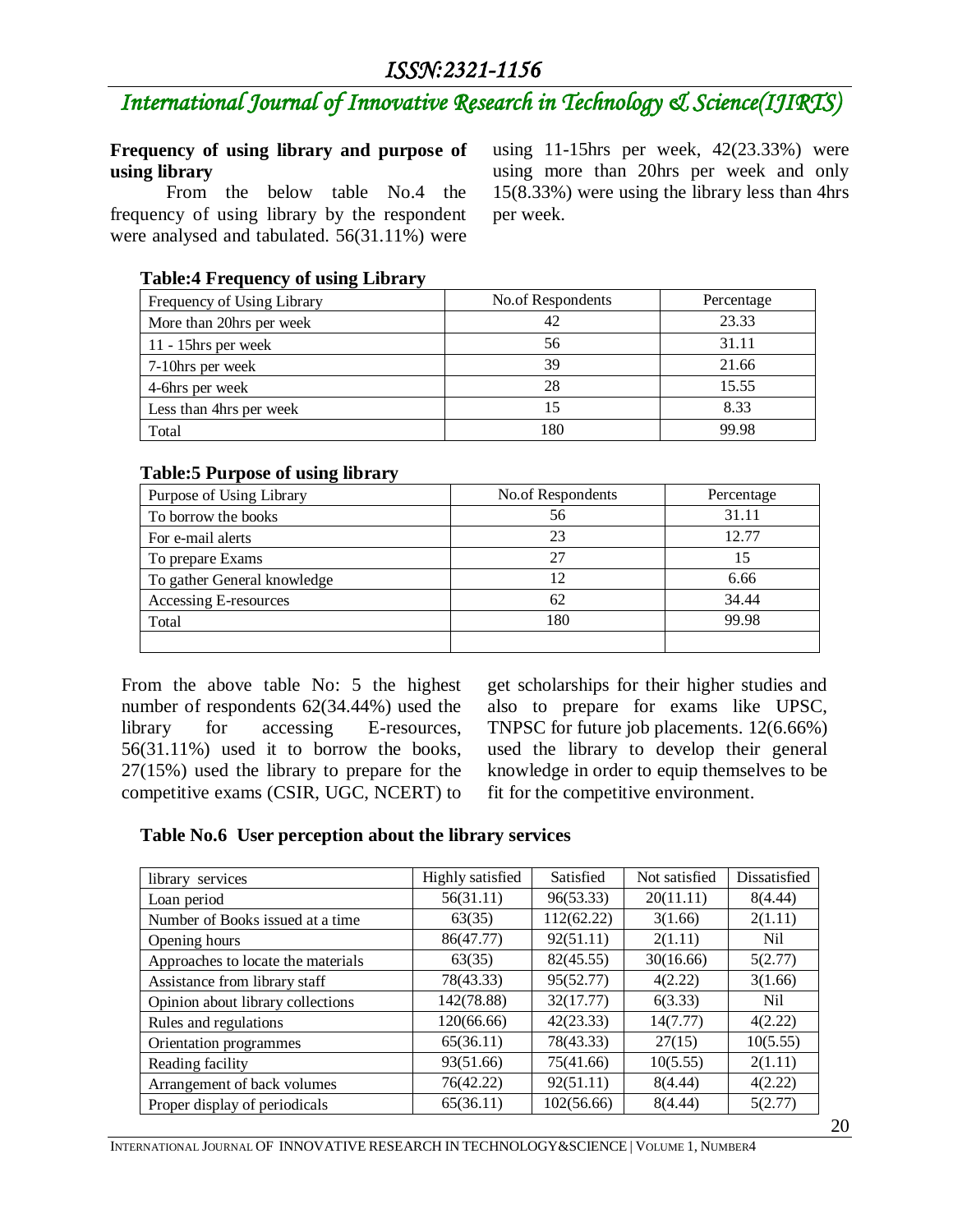# *International Journal of Innovative Research in Technology & Science(IJIRTS)*

| omfortable<br>viroment<br>academic<br>envir |  | $- -$<br>860 |  | $-$<br>N1<br>. 111 |
|---------------------------------------------|--|--------------|--|--------------------|
|---------------------------------------------|--|--------------|--|--------------------|

From the above table No.6 the user perception about the library resources and services were analysed and tabulated. In the perception of the respondents the opinion about library collections 142(78.88%) were highly satisfied because the library had an excellent collection of books with its latest editions. Apart from the institution the outsiders (i.e. other colleges, research organizations,) were also attracted and they wish to utilize the resources by our institutional/industrial membership. 92(51.11%) respondents were highly satisfied for the comfortable academic environment, 86(47.77%) were satisfied and only 2(1.11%) respondents were not satisfied about the academic environment. 112(62.22%) respondents were satisfied about the books issued at a time. 96(53.33) respondents were satisfied about the loan period. The perception **Table No.7 Suggestions to improve the resources and services**

of the respondents towards the Approaches to locate the materials 63(35%) were highly satisfied,  $112(62.22%)$  were satisfied,  $3(1.66\%)$  were not satisfied and only  $2(1.11\%)$ were dissatisfied.

From the above table No.7, 25(13.88%) respondents suggested to provide Newspapers and the highest respondents 36 (20%) suggested to provide Air conditioner for the reading area. 35(19.44%) respondents suggested to increase the bandwidth to avoid the slow internet connection. 27(15%) of them suggested to provide more number of text books, 19(10.55%) for purchasing more competitive exam books, 23(12.77%) for the improvement of reprographic services, 15(8.33%) for more orientation programmes about the library collections.

| Suggestions to improve the resources and services              | No.of Respondents | Percentage |
|----------------------------------------------------------------|-------------------|------------|
| Providing Newspapers                                           | 25                | 13.88      |
| Increasing the bandwidth to avoid the slow internet connection | 35                | 19.44      |
| Purchasing more competitive exam Books                         | 19                | 10.55      |
| Providing more number of text books                            | 27                | 15         |
| Improvement in Reprographic services                           | 23                | 12.77      |
| More Orientation programmes about the library collections      | 15                | 8.33       |
| Providing Airconditiner for the reading area                   | 36                | 20         |
| Total                                                          | 180               | 99.97      |

### **Conclusion:**

The Dr. ALM Post Graduate Institute of Basic Medical Sciences of Madras University is one of the oldest institutions in basic medical sciences among the four in India. Dr. ALM Post Graduate Institute of Basic Medical Sciences is also the crown in the jewels of the University of Madras. This study has by and large given satisfying results to the Library with regard to the evaluation of problems analysed. However in the present scenario of the development in ICT, the suggestions received from the respondents will be studied and suitable remedial measures will be initiated so as to provide fruitful benefits to the users of this prestigious institution and to retain its significance in the Madras University Library System.